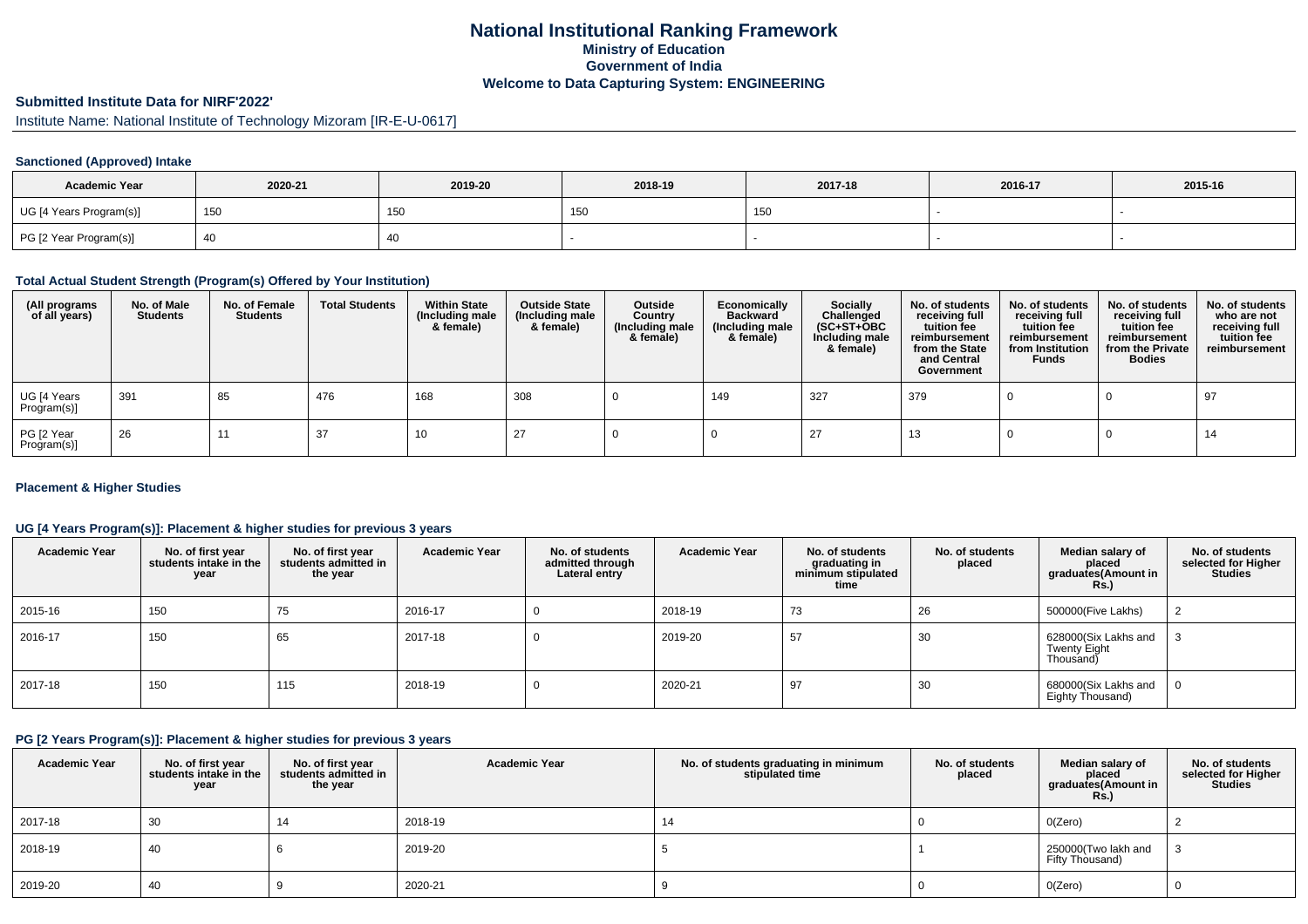#### **Ph.D Student Details**

| Ph.D (Student pursuing doctoral program till 2020-21 Students admitted in the academic year 2020-21 should not be entered here.) |         |                                                            |         |  |  |  |  |
|----------------------------------------------------------------------------------------------------------------------------------|---------|------------------------------------------------------------|---------|--|--|--|--|
| <b>Total Students</b>                                                                                                            |         |                                                            |         |  |  |  |  |
| Full Time<br>79                                                                                                                  |         |                                                            |         |  |  |  |  |
| Part Time                                                                                                                        |         | 84                                                         |         |  |  |  |  |
|                                                                                                                                  |         | No. of Ph.D students graduated (including Integrated Ph.D) |         |  |  |  |  |
|                                                                                                                                  | 2020-21 | 2019-20                                                    | 2018-19 |  |  |  |  |
| Full Time                                                                                                                        |         |                                                            |         |  |  |  |  |
| Part Time                                                                                                                        |         |                                                            |         |  |  |  |  |

# **Financial Resources: Utilised Amount for the Capital expenditure for previous 3 years**

| <b>Academic Year</b>                                                                                                                                                                      | 2020-21                                                                                              | 2019-20                                                                 | 2018-19                                                                        |  |  |  |  |  |  |
|-------------------------------------------------------------------------------------------------------------------------------------------------------------------------------------------|------------------------------------------------------------------------------------------------------|-------------------------------------------------------------------------|--------------------------------------------------------------------------------|--|--|--|--|--|--|
|                                                                                                                                                                                           | <b>Utilised Amount</b>                                                                               | <b>Utilised Amount</b>                                                  | <b>Utilised Amount</b>                                                         |  |  |  |  |  |  |
|                                                                                                                                                                                           | Annual Capital Expenditure on Academic Activities and Resources (excluding expenditure on buildings) |                                                                         |                                                                                |  |  |  |  |  |  |
| Library (Books, Journals and e-Resources only)                                                                                                                                            | 0 (Zero)                                                                                             | 1017362 (Ten Lakh Seventeen Thousand Three Hundred<br>Sixty Two)        | 692332 (Six Lakh Ninety Two Thousand Three Hundred Thirty<br>Three)            |  |  |  |  |  |  |
| New Equipment and software for Laboratories                                                                                                                                               | 1037186 (Ten lakh Thirty Seven Thousand One Hundred<br>Eighty Six)                                   | 278495 (Two Lakh Seventy Eight Thousand Four Hundred<br>Ninety Five)    | 43615730 (Four Crore Thirty Six Lakh Fifteen Thousand<br>Seven Hundred Thirty) |  |  |  |  |  |  |
| <b>Engineering Workshops</b>                                                                                                                                                              | 0 (Zero)                                                                                             | 0 (Zero)                                                                | $0$ (Zero)                                                                     |  |  |  |  |  |  |
| Other expenditure on creation of Capital Assets (For setting up<br>classrooms, seminar hall, conference hall, library, Lab, Engq<br>workshops excluding expenditure on Land and Building) | 2610596 (Twenty Six Lakh Ten Thousand Five Hundred Ninety<br>Six)                                    | 6249172 (Sixty Two Lakh Forty Nine Thousand One Hundred<br>Seventy Two) | 7115265 (Seventy One Lakh Fifteen Thousand Two Hundred<br>Sixty Five)          |  |  |  |  |  |  |

# **Financial Resources: Utilised Amount for the Operational expenditure for previous 3 years**

| <b>Academic Year</b>                                                                                                                                                                            | 2020-21                                                                  | 2019-20                                                                                        | 2018-19                                                                            |  |  |  |  |  |
|-------------------------------------------------------------------------------------------------------------------------------------------------------------------------------------------------|--------------------------------------------------------------------------|------------------------------------------------------------------------------------------------|------------------------------------------------------------------------------------|--|--|--|--|--|
|                                                                                                                                                                                                 | <b>Utilised Amount</b>                                                   | <b>Utilised Amount</b>                                                                         | <b>Utilised Amount</b>                                                             |  |  |  |  |  |
| <b>Annual Operational Expenditure</b>                                                                                                                                                           |                                                                          |                                                                                                |                                                                                    |  |  |  |  |  |
| Salaries (Teaching and Non Teaching staff)                                                                                                                                                      | 83631980 (Eight Crore Thirty One Lakh Nine Hundred Eighty)               | <sup>1</sup> 85434540 (Eight Crore Fifty Four lakh Thirty Four Thousand<br>Five Hundred Forty) | 66919369 (Six Crore Sixty Nine Lakh Nineteen Thousand<br>Three Hundred Sixty Nine) |  |  |  |  |  |
| Maintenance of Academic Infrastructure or consumables and<br>other running expenditures (excluding maintenance of hostels<br>and allied services, rent of the building, depreciation cost, etc) | 1955794 (Nineteen Lakh Fifty Five Thousand Seven Hundred<br>Ninety Four) | 1819415 (Eighteen Lakh Nineteen Thousand Four Hundred<br>Fifteen)                              | 2311198 (Twenty Three Lakh Eleven Thousand One Hundred  <br>Ninety Eight)          |  |  |  |  |  |
| Seminars/Conferences/Workshops                                                                                                                                                                  | 700910 (Seven Lakh Nine Hundred Ten)                                     | 1417351 (Fourteen Lakh Seventeen Thousand Three Hundred  <br>Fifty One)                        | 356044 (Three Lakh Fifty Six Thousand Forty Four)                                  |  |  |  |  |  |

**IPR**

| Calendar year            | 2020 | 2019 | 2018 |
|--------------------------|------|------|------|
| No. of Patents Published |      |      |      |
| No. of Patents Granted   |      |      |      |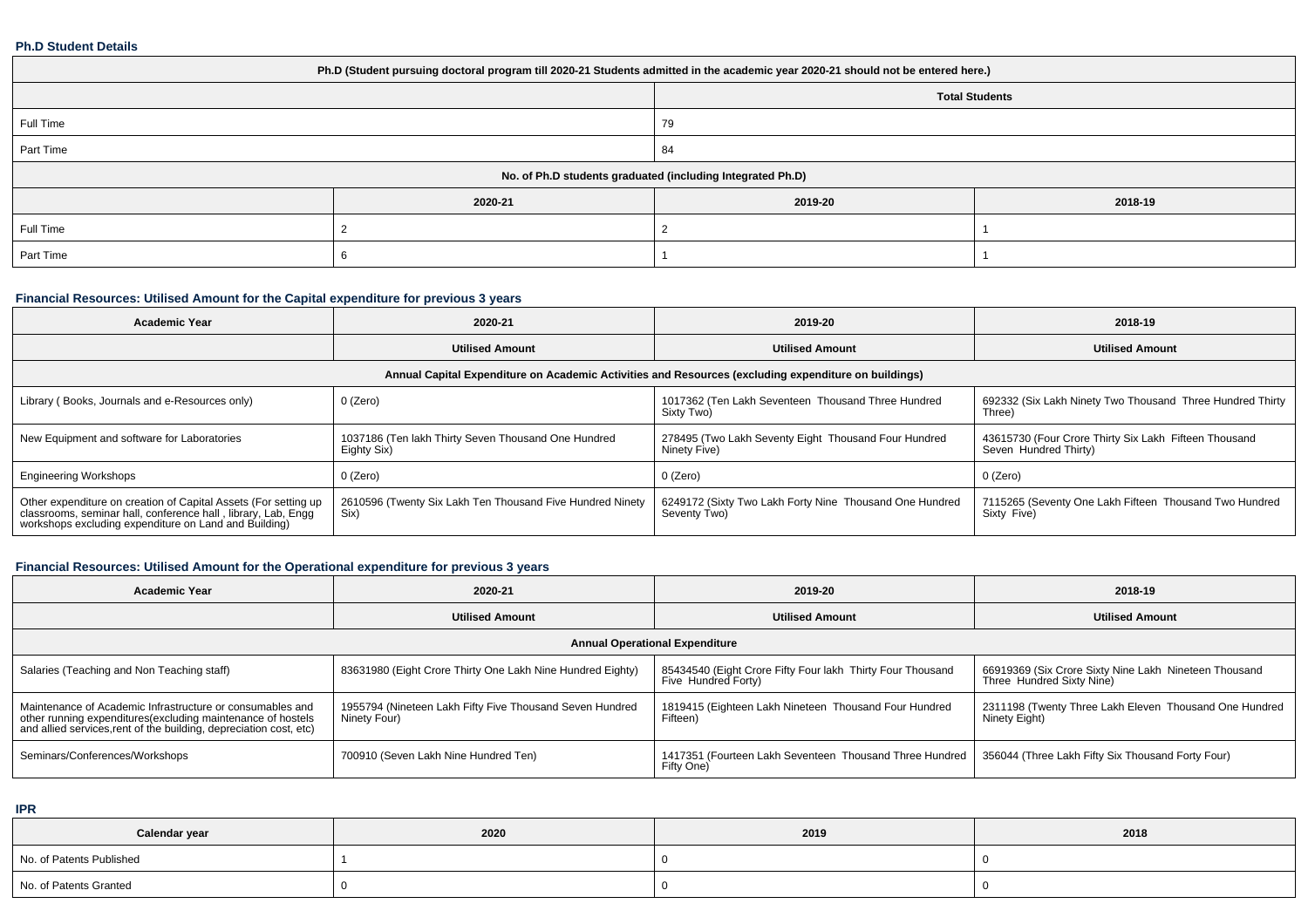## **Sponsored Research Details**

| <b>Financial Year</b>                    | 2020-21                          | 2019-20                                                                                                                   | 2018-19 |
|------------------------------------------|----------------------------------|---------------------------------------------------------------------------------------------------------------------------|---------|
| Total no. of Sponsored Projects          |                                  |                                                                                                                           |         |
| Total no. of Funding Agencies            |                                  |                                                                                                                           |         |
| Total Amount Received (Amount in Rupees) | 1291000                          | 3339344                                                                                                                   | 8978026 |
| Amount Received in Words                 | Twelve Lakhs Ninety One Thousand | Thirty Three Lakhs Thirty Nine Thousand Three Hundred Forty   Eighty Nine Lakhs Seventy Eight Thousand Twenty Six<br>Four |         |

# **Consultancy Project Details**

| <b>Financial Year</b>                    | 2020-21 | 2019-20                         | 2018-19 |
|------------------------------------------|---------|---------------------------------|---------|
| Total no. of Consultancy Projects        |         |                                 |         |
| Total no. of Client Organizations        |         |                                 |         |
| Total Amount Received (Amount in Rupees) |         | 583000                          |         |
| Amount Received in Words                 | Zero    | Five Lakh Eighty Three Thousand | Zero    |

# **PCS Facilities: Facilities of physically challenged students**

| 1. Do your institution buildings have Lifts/Ramps?                                                                                                         | Yes, more than 60% of the buildings |
|------------------------------------------------------------------------------------------------------------------------------------------------------------|-------------------------------------|
| 2. Do your institution have provision for walking aids, including wheelchairs and transportation from one building to another for<br>handicapped students? | Yes                                 |
| 3. Do your institution buildings have specially designed toilets for handicapped students?                                                                 | Yes, more than 60% of the buildings |

### **Faculty Details**

| Srno           | <b>Name</b>                    | Age | Designation                                         | Gender | Qualification | <b>Experience (In</b><br>Months) | <b>Currently working</b><br>with institution? | <b>Joining Date</b> | <b>Leaving Date</b>      | <b>Association type</b> |
|----------------|--------------------------------|-----|-----------------------------------------------------|--------|---------------|----------------------------------|-----------------------------------------------|---------------------|--------------------------|-------------------------|
|                | Sinha Abhijit                  | 34  | <b>Assistant Professor</b>                          | Male   | Ph.D          | 75                               | No                                            | 28-12-2015          | 08-06-2021               | Regular                 |
| 2              | Gupta Rajat                    | 62  | Dean / Principal /<br>Director / Vice<br>Chancellor | Male   | Ph.D          | 454                              | <b>No</b>                                     | 03-07-2017          | 12-06-2021               | Regular                 |
| 3              | Chatterjee Saibal              | 52  | Dean / Principal /<br>Director / Vice<br>Chancellor | Male   | Ph.D          | 300                              | Yes                                           | 24-08-2018          | $\overline{\phantom{a}}$ | Regular                 |
| 4              | Bordoloi Sushanta              | 29  | Other                                               | Male   | M.Tech        | 87                               | Yes                                           | 28-07-2014          | $\overline{\phantom{a}}$ | Regular                 |
| 5              | Roy Bidesh                     | 37  | <b>Assistant Professor</b>                          | Male   | Ph.D          | 120                              | Yes                                           | 18-07-2011          | $\sim$                   | Regular                 |
| 6              | Majumder Suman                 | 34  | <b>Assistant Professor</b>                          | Male   | Ph.D          | 90                               | Yes                                           | 09-01-2014          | $\sim$                   | Regular                 |
| $\overline{7}$ | Dash Sandeep<br>Kumar          | 36  | <b>Assistant Professor</b>                          | Male   | Ph.D          | 135                              | Yes                                           | 03-02-2014          | $\overline{\phantom{a}}$ | Regular                 |
| 8              | <b>Biswas Pabitra</b><br>Kumar | 41  | <b>Assistant Professor</b>                          | Male   | Ph.D          | 168                              | Yes                                           | 09-02-2015          | $\sim$                   | Regular                 |
| 9              | Vipej Devi Sanasam             | 29  | <b>Assistant Professor</b>                          | Female | Ph.D          | 82                               | Yes                                           | 12-09-2014          | $\sim$                   | Regular                 |
| 10             | Dhar Rudra Sankar              | 41  | <b>Assistant Professor</b>                          | Male   | Ph.D          | 151                              | Yes                                           | 08-12-2015          | $\overline{\phantom{a}}$ | Regular                 |